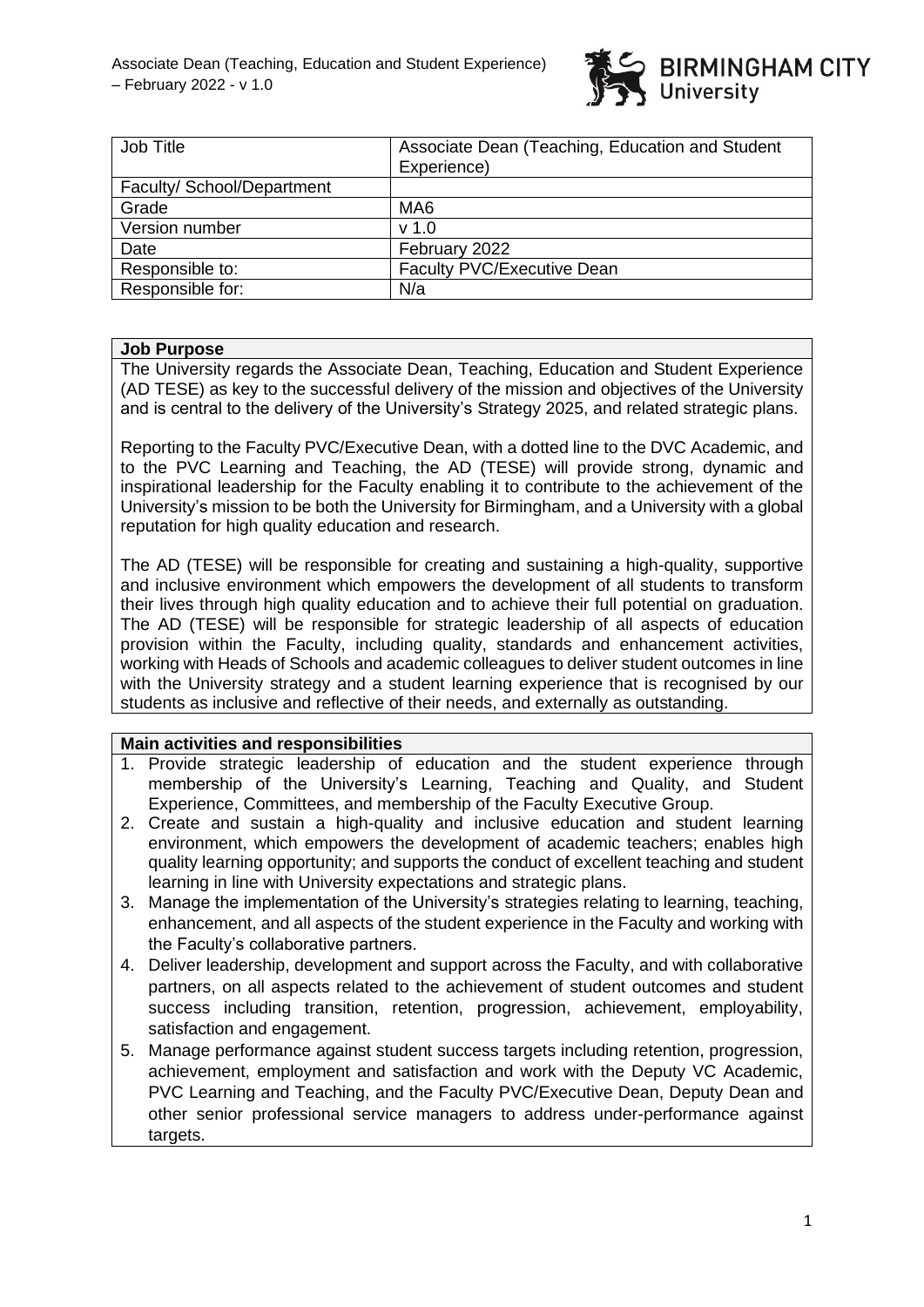

- 6. Lead and manage the review of the quality and standards of Faculty programmes and implement the University's Quality Assurance principles and procedures and any additional PSRB requirements.
- 7. Ensure that equality, inclusion and diversity are central to the faculty's development and management of the student experience, including targets and their measurement, supporting the University's delivery of the Access and Participation Plan.
- 8. Lead for the Faculty on student surveys including the National Student Survey (NSS), Postgraduate Taught Experience Survey (PTES), the International Student Barometer (ISB) and internal University module and programme surveys, supporting other senior managers in identifying and following through on necessary actions.
- 9. Lead for the Faculty on teaching and learning, student experience, digital, inclusive and practice-based curriculum working with the EDS to provide pedagogic professional development and to support staff in achieving Advance HE Fellowship accreditation and external recognition.
- 10. Work with Heads of School and their leadership teams to ensure that the quality of teaching and learning in the faculty is monitored and reviewed, that good practice is shared and unsatisfactory performance addressed.
- 11. Work with Heads of School and their leadership teams to ensure students receive a learning experience of high and improving quality and to address unsatisfactory performance.
- 12. Lead the periodic strategic renewal of the faculty's taught undergraduate and postgraduate portfolio to meet the developing student needs and to enhance graduate employability.
- 13. Foster, develop and disseminate innovative good practice within curriculum development and ensure these are applied through novel and inventive teaching and learning strategies in all Faculty undergraduate and postgraduate programmes.
- 14. Responsible, with Heads of School, for the management and quality of placement learning and dealing with concerns/issues relating to employers/sponsors of students.
- 15. Responsible for overseeing the wider student experience in all aspects of student life and support (including support for disability) liaising with professional services and the Student's Union.
- 16. Support the development and delivery of high-quality education and student experience delivered at home and overseas partner sites, through TNE and other arrangements including Branch Campuses.
- 17. Chair appropriate committees and sub-committees to include [*inter alia*] the Faculty Equality Diversity and Inclusion Committee; Student Voice Committee; Heads of Department and Course Leaders Fora; Faculty Student Council and to serve as the Faculty representative on the University level committees that cover these areas.
- 18. Provide leadership and management to specific staff as defined by the role and any other staff as agreed with the Faculty PVC/Executive Dean, including the setting of objectives, performance management and review.
- 19. Accountable for good governance of the faculty's education, teaching and learning activities, ensuring the expectations of the University's learning and teaching plan are fully met
- 20. Liaise, co-operate, collaborate, and communicate effectively with colleagues both within the Faculty and the wider University including central and professional service functions and to share good practice, innovate and improve performance to create a culture of continuous quality enhancement within the faculty.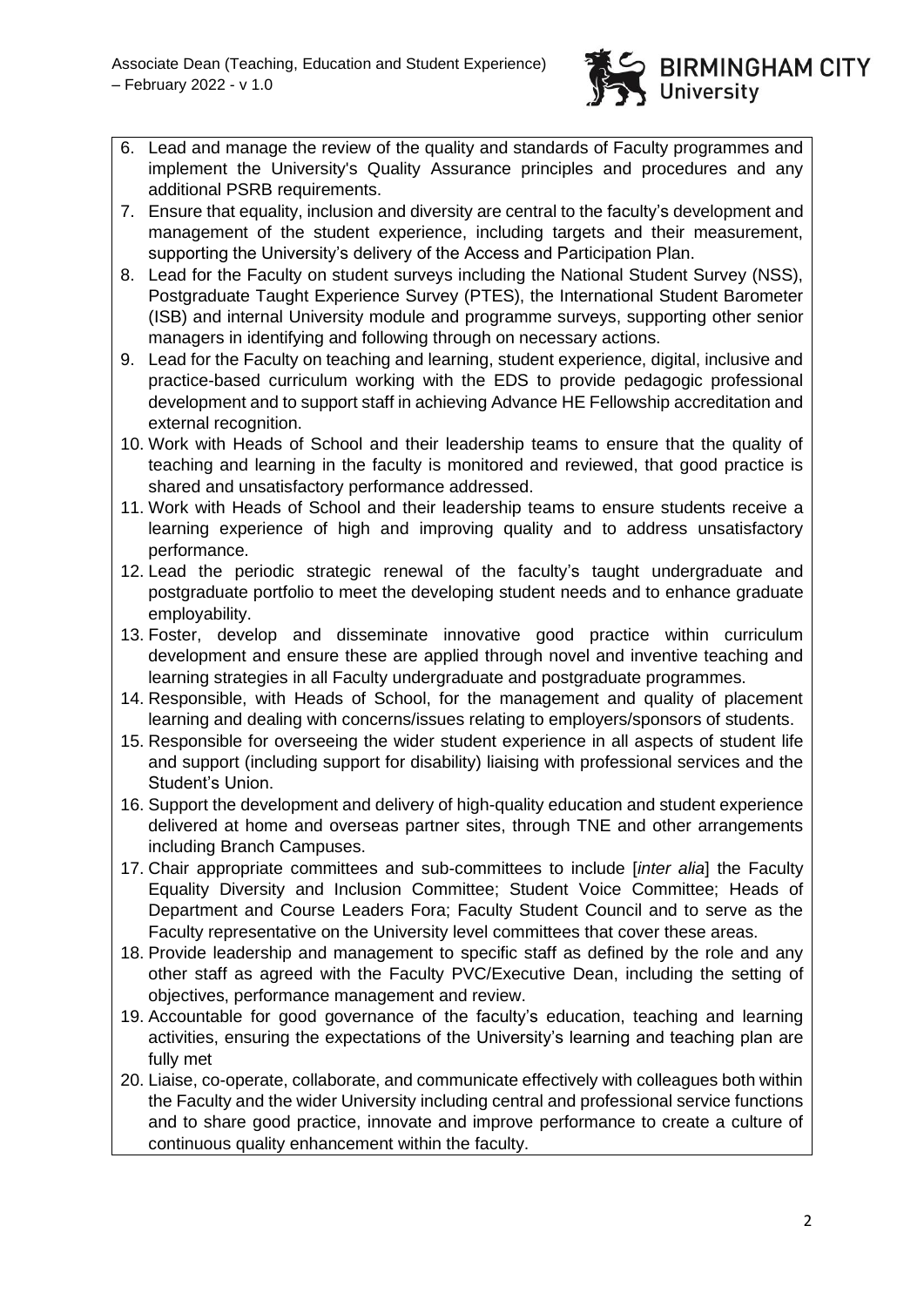

21. Undertake any other duties as appropriate to the role and agreed with the Faculty PVC/Executive Dean including Deputising for the Faculty PVC/Executive Dean as required.

# **Additional Key Requirements:**

# **Managing people and resources**

Provide leadership to the faculty's teaching and learning community.

Lead and manage own projects with overall responsibility for the organising and deployment of resources within own areas of responsibility.

Undertake regular appraisal reviews of staff as appropriate, ensuring clear performance expectations and supporting personal development plans are agreed, as well as encouraging the continuous professional development of staff within area of responsibility. Manage devolved budgets.

# **Communication**

Create and maintain strong and influential working relationships at all levels within the University and externally.

Act as a spokesperson and representative of the University within key external networks. Be routinely involved in complex and important negotiations internally and with external bodies.

# **Teamwork and collaborative working**

Work with the Faculty PVC/Exec Dean to develop and communicate a clear vision of the Faculty's strategic direction.

Ensure the delivery of Faculty plans underpinning the University strategy.

Develop and lead major external partnerships and collaborations and foster interdisciplinary team working.

Promote a collegiate approach and develop team spirit and team coherence.

# **Initiative, problem solving and decision making**

Supporting the Faculty PVC/Exec Dean to determine and manage the allocation of resources within the Faculty.

As a member of the Faculty's Senior Team, make strategic decisions on Faculty plans and objectives.

Contribute to the strategic direction of the University through participation in University Committees etc.

Lead the development of new and creative approaches to achieve strategic goals. Initiate new and original solutions to problems.

# **Work environment**

Exercise overall responsibility for health and safety in own areas of responsibility. Ensure that appropriate risk management processes are operational.

# **Person Specification**

- 1. Proven ability to provide clear and effective leadership to the Faculty, promoting a sense of collegiality and ambition, encouraging productivity to ensure that the key aims, and objectives of the University's various relevant strategies are embedded and realised within the Faculty in a coherent and consistent way.
- 2. Sustained record of effective strategic leadership in academic practice and academic development as a key contribution to a high-quality student learning experience.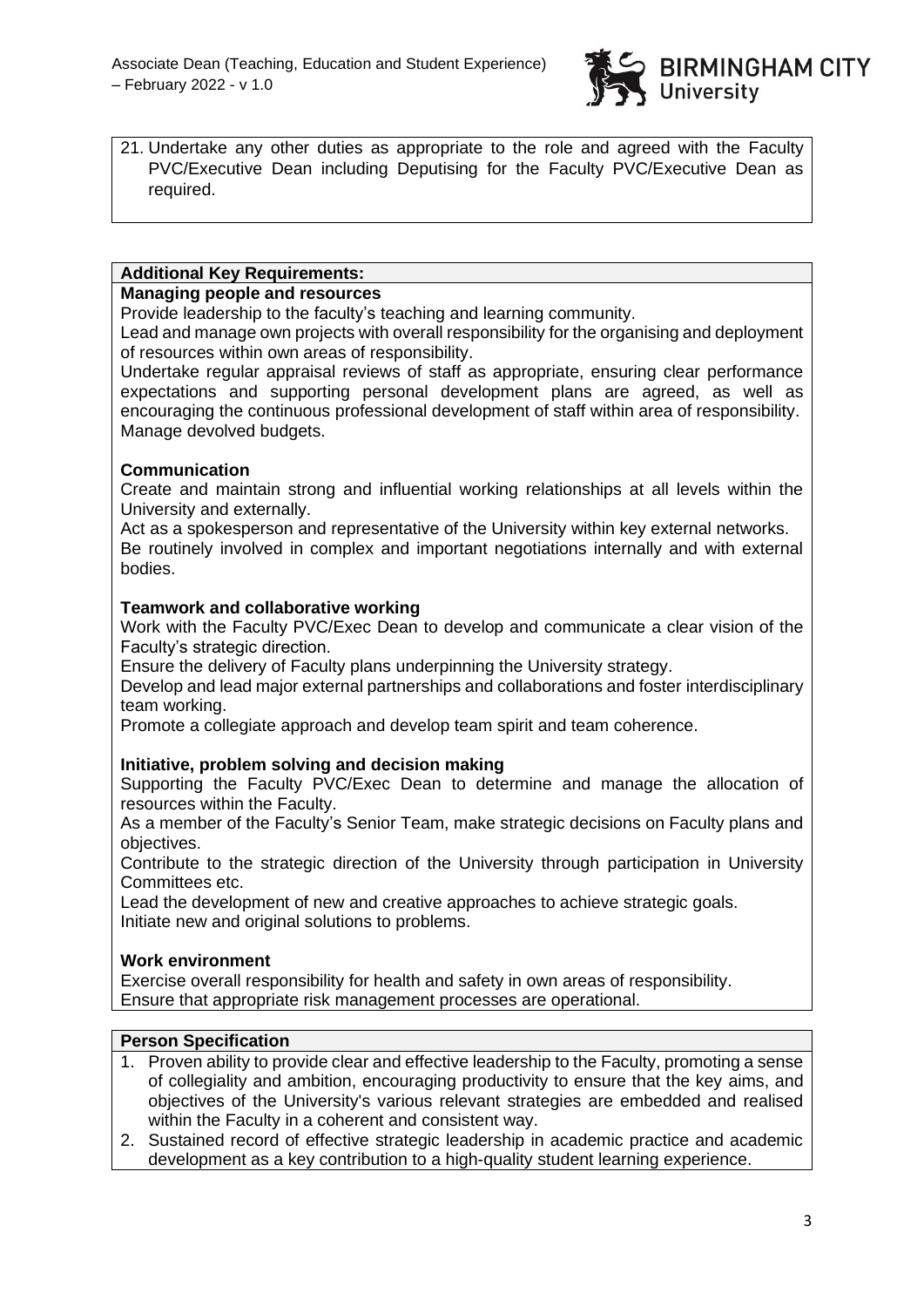

- 3. Extensive knowledge and understanding of appropriate methods for teaching, learning and assessment; how students learn; the use and value of appropriate learning technologies; employability; student satisfaction and engagement; and methods for evaluating the effectiveness of teaching.
- 4. Successful track record of designing effective: learning activities; programmes of study; teaching and learning support; assessment and feedback; student engagement; learning environments and innovative approaches to student support and guidance.
- 5. Ongoing engagement in continuing professional development in subject / discipline and in pedagogy, incorporating research, scholarship and/or the evaluation of professional practices. Successful co-ordination, support, supervision management and/or mentoring of others (whether individuals and/or teams) in relation to the student learning experience.
- 6. Sound knowledge and understanding of the changing regulatory environment including OfS, DfE, EPAS, Ofsted and their implications for quality assurance and quality enhancement for academic and professional practice. In addition, experience and understanding of other relevant professional, statutory and regulatory body requirements is essential.
- 7. Significant experience of people management, budgetary control, curriculum and programme development and allocation of resources.
- 8. Commitment to a strong and robust inclusion, equality and diversity agenda in all aspects of teaching, education and the student experience.
- 9. Strong interpersonal, communication and team working skills.
- 10. Ability to contribute and potentially lead other University wide projects as appropriate.
- 11. A willingness to undertake further training and personal development as appropriate and to adopt new procedures as and when required.

*Professional Status*

- 12. Doctoral level qualification in a relevant or cognate discipline is not essential, but is desirable.
- 13. Principal Fellowship under the Advance HE's UK Professional Standards Framework (PSF) is not essential, but is desirable.
- 14. Professorial status, or the eligibility to be awarded professorial status upon appointment is desirable.
- 15. Research active, and research engaged with evidence of external contribution to discipline and knowledge creation.

*In addition, the following specialist expertise, skills and experience is desirable:*

- 16. Experience of successful interaction between Higher Education, industry or commerce, research and professional bodies.
- 17. External examining experience.
- 18. Involvement with external quality assurance agencies.
- 19. Successful incorporation of subject and/or pedagogic research as part of an integrated approach to academic practice.
- 20. Experience of working with collaborative, validated and franchised programmes.
- 21.Successful engagement in the design and delivery of continuing professional development in relation to teaching, learning, assessment, scholarship and related academic or professional practice.

# **Special requirements**

Able to undertake duties at different premises including any University campus as required. National and international travel will be necessary from in order to attend conferences and events and effectively represent the University in key professional networks. Expected to work outside of normal office hours as required.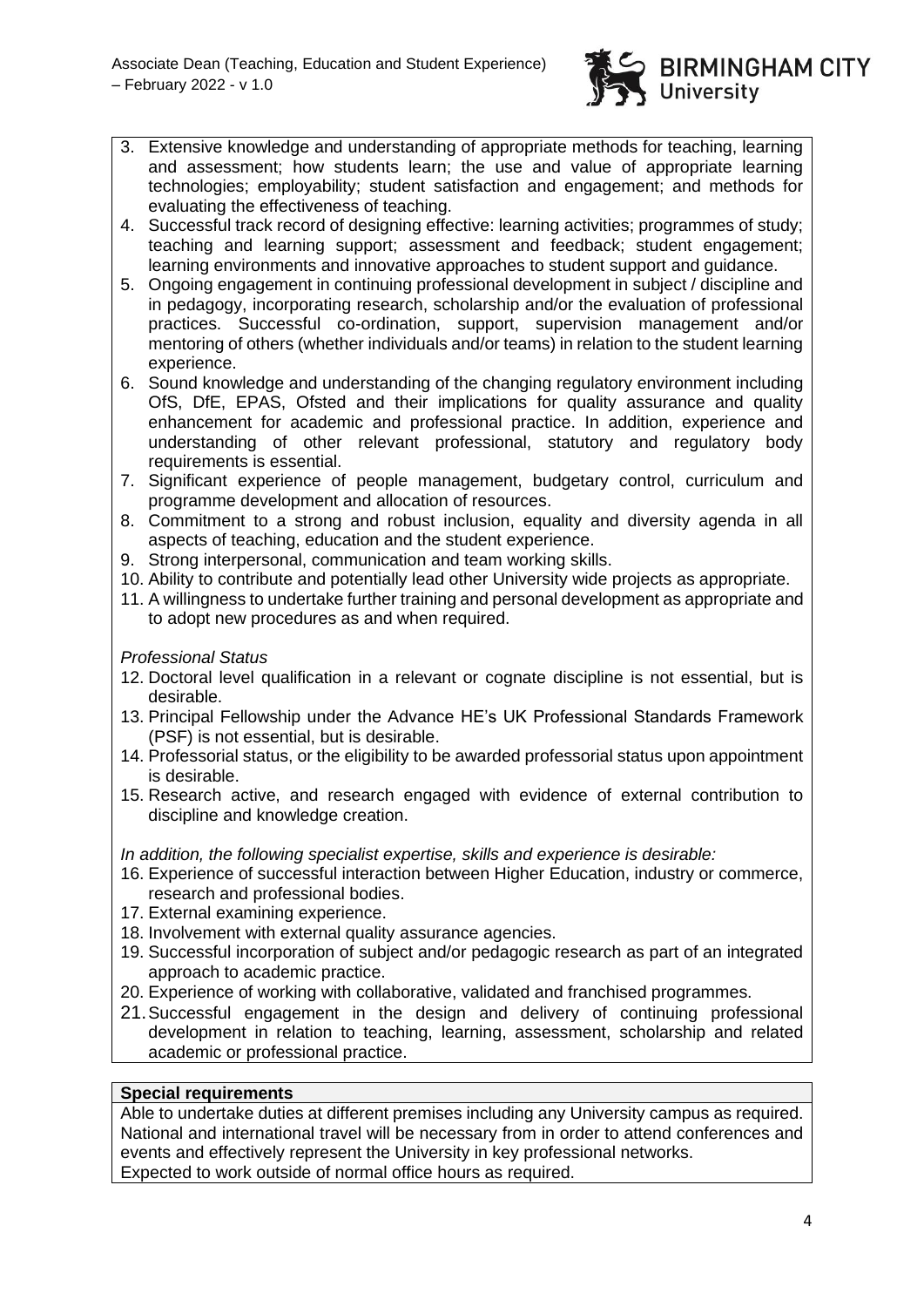

All academic staff are expected to engage in activities associated with promotion, marketing and public outreach of the subject area.

#### **Expectations of all staff**

#### **Professional standards**

All staff employed by Birmingham City University are expected to exhibit high professional standards which promote and demonstrate the University's core values.

In addition, Associate Deans are expected to be an active ambassador for the University and proactively identify ways to enhance the University's collective reputation.

#### **Equal Opportunities**

At Birmingham City University we are proud to be an equal opportunities employer. All staff are expected to understand and enact the University's commitment to ensuring equality, diversity and inclusion in our employment practice and in all that we do. This commitment is enshrined in our Core Values and is detailed in our Equality, Diversity and Inclusion in Employment Policy. The University values and celebrates the diversity of our staff and students; we welcome people from the many different backgrounds and life experiences that reflect the students and the citizens we serve. We are committed to equality of opportunity for all staff and actively encourage unique contributions, in particular from underrepresented groups in respect of age, disability, sex, gender or gender identity, ethnicity, race, religion or belief, sexual orientation or transgender status.

#### **Dignity at work**

Every member of staff has a responsibility to ensure colleagues are treated with dignity and respect.

The University is committed to creating a work environment for all staff that is free from harassment, intimidation and any other forms of bullying at work, where everyone is treated with dignity, respect and professional courtesy.

# **Health and safety**

The arrangements for meeting the University's health and safety objectives are contained in the Birmingham City University Health and Safety Policy. This includes the responsibilities of key staff and procedures covering the main activities of the University.

All staff are expected to take reasonable care of themselves and those that may be affected by their actions.

#### **Dress code**

The University does not operate a formal dress code for its employees, other than for those who are provided with uniform and/or protective clothing. However, employees must ensure that their dress is professional, reasonably smart and appropriate for the situation in which they are working. All staff should ensure that they present a professional image and one that reflects sensitivity to customer perceptions. This may reflect their ethnicity and lifestyle but should not be provocative or cause offence to those with whom they have contact.

# **Citizenship**

All staff are expected to adhere to good citizenship, being generous with help and support to others, collaborating with colleagues and working for the benefit of the University as a whole. In particular working to provide a positive student experience and achieving excellence in all the University's activities.